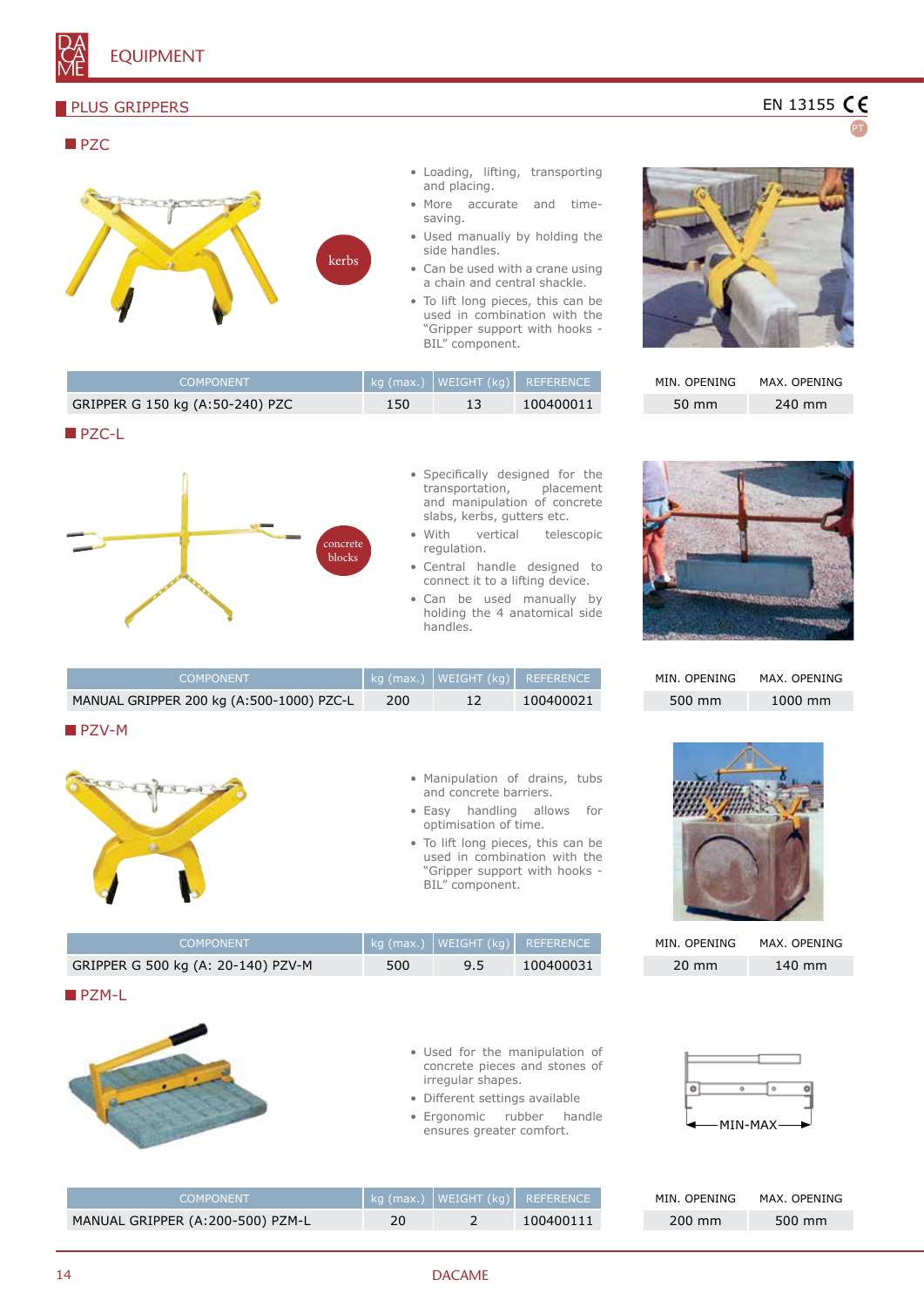# LIFTING

PT

EN 13155 CE

#### **PLUS GRIPPERS**



- Rubbed coated plates on both ends of the gripper that allow for optimum pressure to be applied without leaving a mark on the material being lifted.
- Various settings.
- Designed for the manipulation of marble slabs or other compact materials made of concrete or steel.
- This can be used in combination with the "Gripper support with hooks BIL" component.

| <b>COMPONENT</b>                     | $kg$ (max.) | WEIGHT (kg) | <b>REFERENCE</b> |
|--------------------------------------|-------------|-------------|------------------|
| GRIPPER 1000 kg (A: 30-150) PZM-F-15 | 1000        | 16          | 100400051        |
| GRIPPER 1000 kg (A:150-300) PZM-F-30 | 1000        | 22          | 100400061        |
|                                      |             |             |                  |
| <b>COMPONENT</b>                     | $kg$ (max.) | WEIGHT (kg) | <b>REFERENCE</b> |
| GRIPPER 1000 kg (A:10-260) PZM-T-26  | 1000        | 25          | 100400071        |
| GRIPPER 1000 kg (A:200-500) PZM-T-50 | 1000        | 28          | 100400081        |



| MIN. OPFNING    | MAX. OPENING |
|-----------------|--------------|
| $30 \text{ mm}$ | 150 mm       |
| 150 mm          | 300 mm       |
| MIN. OPENING    | MAX. OPENING |
| $10 \text{ mm}$ | 260 mm       |
| 200 mm          | 500 mm       |

#### PZB<sub>3</sub>



- Lifting accessory comprised of 3 grippers that are controlled by 3 chains of adjustable length.
- Used to handle loads by applying pressure on specific parts of the load.
- The rotating mechanism built into the grippers allows for adjustment to smaller diameters.
- A quicker and safer latch locking and unlocking system is incorporated.
- Designed for moving concrete manholes, rings and pipes of significant diameter and weight.

Main dimensions of the grippers: Height: 30 cm Height at use: 25 cm Width: 26 cm Width at use: 13 cm.

Main dimension of the chains: Length: 1500 mm







MIN. OPENING MAX. OPENING 30 mm 100 mm